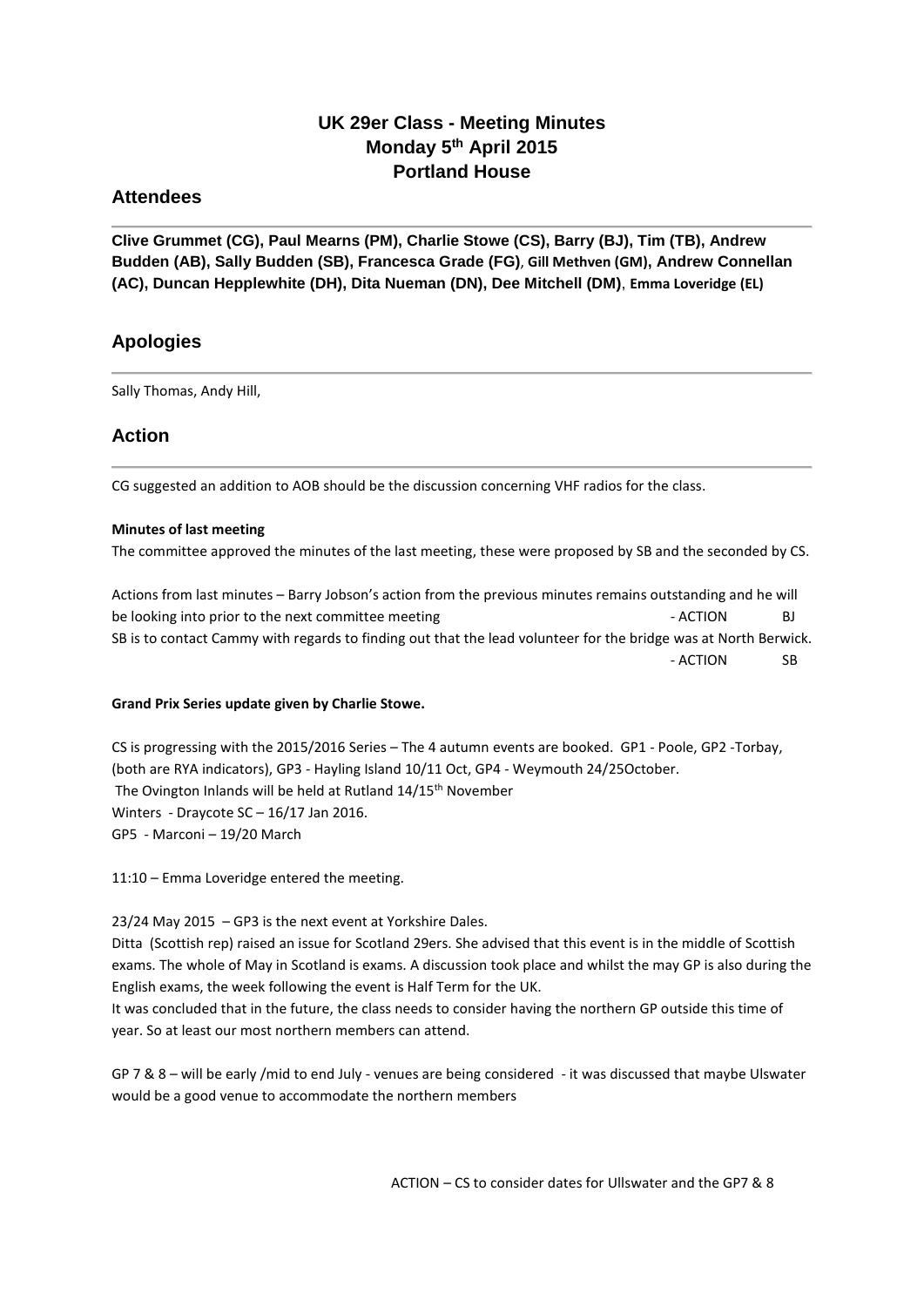CS made the statement that Several Northern events have been considered, however the difficulty is finding avenue that can accommodate the size of our fleet.

DH – suggested to having a GP at Largs YC as the RYA Youths Nationals are being held there in for 2017. It was also suggested that we should try and select venues that reflect the conditions at the worlds and European events.

**Action** – GP in May 2016 - Could we consider moving this to last two weeks in June – Charlie to investigate options, with a replacement event for GP 6 still in May 2016. Consider weekend 20/21<sup>st</sup> June 2016.

The 2016/2017 series GP1 in Sep 16 will be at Rutland with possibly GP2 at Pwllheli, which will accommodate Northern Sailors.

### **Major Events update – Sally Budden**

UK Nationals 2016 are booked at Torbay YC – Awaiting coating from Adrian Peach. SB has approached Mounts Bay and Mumbles YC as possible venues for the Nationals 2017 and is awaiting replies. **ACTION -** SB will start chasing after the youths.

Suggestions – details from SB notes.

If any member has any suggestions for future venues, please send to SB for consideration. A brief discussion took place about possible venues for 2018 – suggestions were Largs.

2015 – Nationals / Worlds – The event is now open and the notice of race is available. Dee – requested that we ensure there is matting on the beach to enable younger sailors to pull trolleys. At the moment the number and the plan for the racing at the worlds is an issue for many parent volunteers. Ben Cooper has been emailed about the issue, and he is discussing this with David Campbell James PRO.

#### **Training - Update provided by CG on behalf of Andy Hill**

Andy had issued a training report prior to the meeting with recommendations and for people to review at their leisure.

CG advised the RYA's latest thoughts, which have not been formally issued.

They are considering not having a TT squad but having some form of transition program, running along side the Class Open training. There is to be some form of selection process for the program. This will be across all classes with the exception of the Spitfires. However the RYA are still debating the best way forward, CG advised that they have been asked if they need anything from the class.

It was discussed that the RYA will need to set out the expectation and provide a definitive date for the class to allow them to manage their members. **ACTION** - CG is pushing so that the class is aware in advance.

CG & AH have sat with the RYA and the RYA are looking to provide an answer after the youths. Members of the committee advised that the sailors are of the mind-set there is no transition squad next year.

The training calendar for 2015-16 has begun. Pete Perara has agreed to continue as the class Head Coach. EL – Commented, there should be something available for the sailors who feel they should be in a squad. It was agreed that the committee would discuss further, once they are aware of the intentions of the RYA.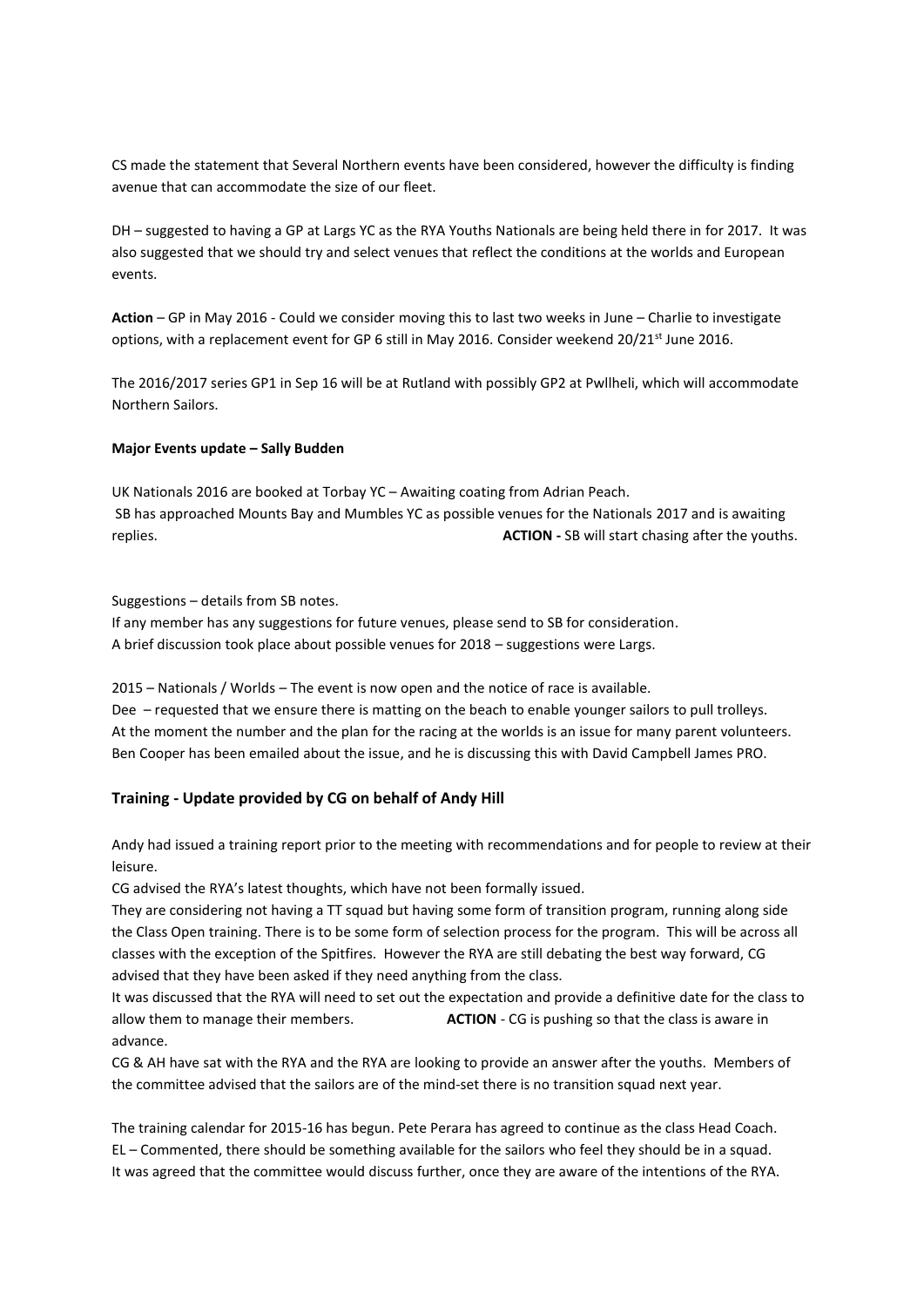## **Safety Update: Barry Jobson**

Nothing to add.

## **Marketing Update – Francesca Grade**

FG advised the following

- CG / FG have a meeting with Zhik in two weeks time as the current sponsorship agreement, expires in the summer after the 2015 nationals.
- The class needs to renegotiate a 3 year agreement and potentially offer more exposure to the main sponsor making it more attractive for them to sponsor the class.
- FG advised that the drone video taken at the inlands had been produced in to a class promotional video, with the purpose of making juniors classes aware of what fun the boat is, which is a must to build a platform to promote the Class.

DH advised that the drone has been booked for the worlds – he is going to check if it is available for the nationals **ACTION** - Ovington (DH)

- Noble Marine has agreed to sponsor the class training to get more exposure.
- FG advised that there needs to more clarity for the class as to what we are actually receiving from all the sponsor's.
- Strastone are sponsoring post pasta at the 2015 Nationals and providing umbrellas (Sun Shades).
- Firmhelm are also sponsoring the national's entry gift up to 100 boats (200 gifts).

## **Class Liaison update – Debbie Darling**

Debbie was not in attendance. There is a 'Try a 29er Day' on the 4th May 2015, post the topper inlands. The topper class are also trying to get other youth class boats to the event as well.

CG advised that the Andrew Simpson Centre now have three 29er's and CG is discussing further with them, if individuals wish to try a 29er.

## **Finance 2014 – Update provided by Andrew Budden**

- The financial accounts were provided for the year ended 31 Dec 2014.
- AB suggested that the Fixed Assets of £584 should be written off. It was for VHF radios, which the class have been trying to locate to no avail. **ACTION** - AB
- It was suggested that the ET Rib is to have a Fixed Radio and extended aerial. A discussion took place, proposing that the class purchase some more VHF radios to be used at GP and nationals events. GM offered to discuss this further with ICOM as she has a family link. It was suggested that we purchase a few radios with a protective case for them, so they can be transported to events. AC offered to take responsibility for the storage of the units. AB confirmed there were sufficient funds available, which could be allocated to the Radios based upon a budget of £1,000.
- AB advised that there is a Rib reserve account shown within the financial statements, after review it was agreed to rename the reserves as a contingency fund. **ACTION** - AB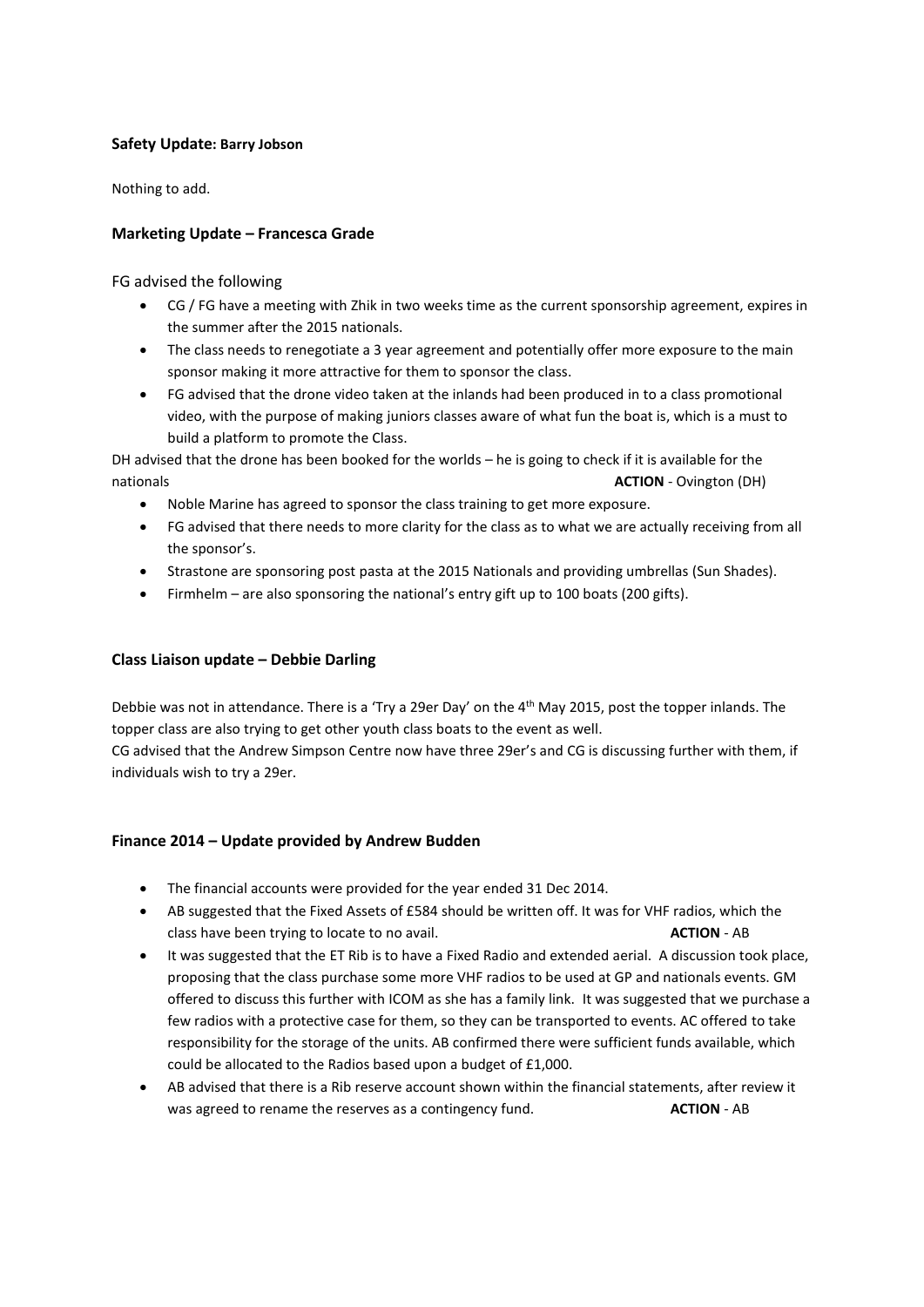## **Safeguarding officer Update**

Dee has spent time reviewing the RYA's new Safeguarding and Child Protection Guidelines and Policy with the intention to produce a code of practice and procedures for the 29er class. The following points were discussed/highlighted

- The need for these guidelines, to be written into the code of practice and procedures, which would include the safeguards, two in boat, etc.
- Asked if the class has a database of (DBS) checks that are still in place **ACTION** –AH & ST to confirm
- The class need coaches to read the new safeguard guidelines. It will not be necessary to read other documents, DEE to outline what they need to read and confirm they have read it.
- It is a parental responsibility to make sure the guidelines are adhered to however as a class we need to make sure its clear to everyone clear what the policy is. I.e. Bullying -
- Child protection is every ones responsibility and should go into the class's code of practice. This policy should be available at every event.

Dee advised that there are more Coaches Specific areas that our coaches need to be aware of

- How are the coaches communicating with the young people advise them on how to communicate. It has to be different particularly now some ex-sailors are now assisting with training.
- Safeguarding training Child protection module do we require the coaches as a class to take safeguard course? In level 2 and 3 it is part of the course. **ACTION** - AH / ST Do we have a database and what is held on it. Dee to monitor and advise when on-line and operational.

If a child has concerns or allegations - how does an adult handle's this? The procedures needs to identify to them how they are to respond and this goes into the document. At any training events have Dees contact number on the documents.

Class point of view – reports to Dee or Clive and it is for them to review to the RYA flowchart. You do not have to go to the RYA it can be dealt with in Class or direct to police.

Dee is looking for assistance on writing the policy & Procedures to cover legislation but not for it to be too complex.

BJ suggested he may have some material to assist with this process and agreed to discuss with Dee.

## **Tweeting at Events – TB Update**

TB commented as a class we are not too good at tweeting at events and we need to try to improve.

CS suggested we have a designated individual to tweet on the water.

DD was tweeting at the youth nationals 2015.

CG to contact ST to make sure we have an individual nominated at each event.

## **Membership numbers**

CG advised that there are currently 129 memberships to date, which is made up of 166 members in total. Compared to 219 at the end of 2014. So looking positive to increase membership this year.

The class needs keep improving our exposure to junior classes and present them with the opportunity to progress into the next class.

Overall the class is being developing and progressing well,